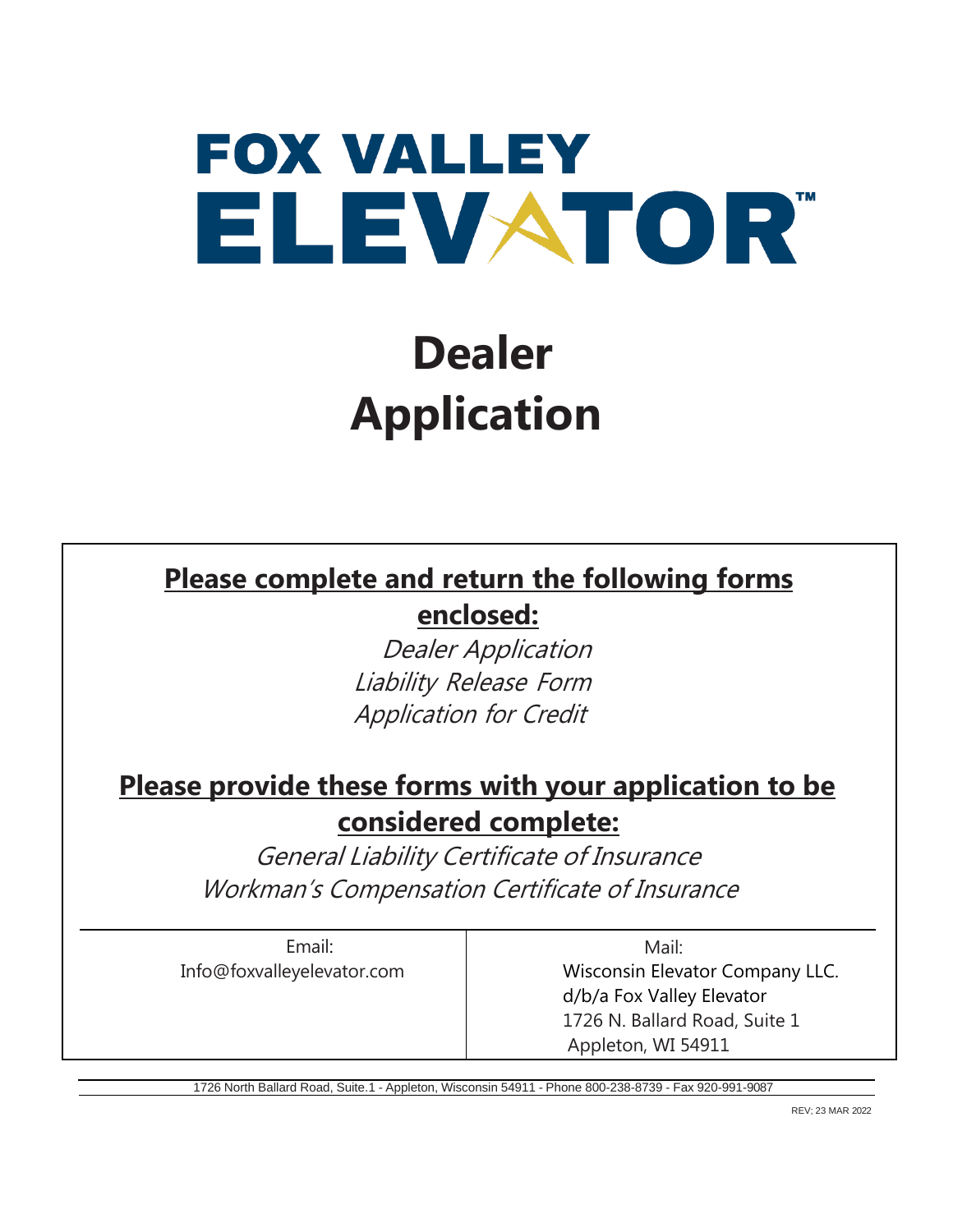|                                                                                                                                                                                                                                | Wisconsin Elevator Company, LLC. d/b/a Fox Valley Elevator<br>1726 North Ballard Road, Suite 1 - Appleton, Wisconsin 54911 - Phone: 800-238-8739 - Fax: 920-991-9087 |                             |                                                    |  |                           |                          |
|--------------------------------------------------------------------------------------------------------------------------------------------------------------------------------------------------------------------------------|----------------------------------------------------------------------------------------------------------------------------------------------------------------------|-----------------------------|----------------------------------------------------|--|---------------------------|--------------------------|
|                                                                                                                                                                                                                                |                                                                                                                                                                      |                             | <b>Dealer Application</b>                          |  |                           |                          |
|                                                                                                                                                                                                                                |                                                                                                                                                                      |                             |                                                    |  |                           |                          |
|                                                                                                                                                                                                                                |                                                                                                                                                                      |                             |                                                    |  |                           |                          |
| Main Address: Universe of the Communication of the Communication of the Communication of the Communication of                                                                                                                  |                                                                                                                                                                      |                             |                                                    |  |                           |                          |
|                                                                                                                                                                                                                                |                                                                                                                                                                      |                             |                                                    |  |                           |                          |
|                                                                                                                                                                                                                                |                                                                                                                                                                      |                             |                                                    |  |                           |                          |
|                                                                                                                                                                                                                                |                                                                                                                                                                      |                             |                                                    |  |                           |                          |
|                                                                                                                                                                                                                                | (If different than above)                                                                                                                                            |                             |                                                    |  |                           |                          |
|                                                                                                                                                                                                                                |                                                                                                                                                                      |                             |                                                    |  |                           |                          |
|                                                                                                                                                                                                                                |                                                                                                                                                                      |                             |                                                    |  |                           |                          |
| (Send Copy with Dealer Application)                                                                                                                                                                                            |                                                                                                                                                                      |                             |                                                    |  | (\$2,000,000 minimum)     |                          |
|                                                                                                                                                                                                                                |                                                                                                                                                                      |                             |                                                    |  |                           |                          |
| Union I Non Union # of Salespeople: ___________ Office Warehouse Space: _________ Showroom Space: _________                                                                                                                    |                                                                                                                                                                      |                             |                                                    |  |                           |                          |
| Yearly Gross Sales: ______________________________# of Units Installed Last Year: ____________ Sales Manager: _________________________                                                                                        |                                                                                                                                                                      |                             |                                                    |  |                           |                          |
|                                                                                                                                                                                                                                |                                                                                                                                                                      |                             |                                                    |  |                           |                          |
|                                                                                                                                                                                                                                |                                                                                                                                                                      |                             |                                                    |  |                           |                          |
| Market(s):                                                                                                                                                                                                                     |                                                                                                                                                                      |                             |                                                    |  |                           |                          |
| How Did You Hear About Fox Valley Elevator?<br>The Manuscript Contract of the Contract of the Contract of the Contract of the Contract of the Contract of the                                                                  |                                                                                                                                                                      |                             |                                                    |  |                           |                          |
| Which Fox Valley Elevator Product(s) Do You Wish to Sell? $\Box$ All $\Box$ Elevators $\Box$ Dumbwaiters $\Box$ Parts Only                                                                                                     |                                                                                                                                                                      |                             |                                                    |  |                           |                          |
| Fox Valley Elevator Will Be Your: Primary Line Secondary Line                                                                                                                                                                  |                                                                                                                                                                      |                             |                                                    |  |                           |                          |
| If Secondary, Please List Primary Lines Carried: National Communication of the Care of the Care of the Care of                                                                                                                 |                                                                                                                                                                      |                             |                                                    |  |                           |                          |
| List Other Residential Elevator/Dumbwaiter Suppliers: Law and Contract Contract Contract Contract Contract Contract Contract Contract Contract Contract Contract Contract Contract Contract Contract Contract Contract Contrac |                                                                                                                                                                      |                             |                                                    |  |                           |                          |
| INITIAL CREDIT TERMS ARE 1/2 IN ADVANCE BALANCE BEFORE SHIPMENT (PARTS ORDERS WILL BE CREDIT CARD ONLY)                                                                                                                        |                                                                                                                                                                      |                             |                                                    |  |                           |                          |
|                                                                                                                                                                                                                                |                                                                                                                                                                      |                             |                                                    |  |                           |                          |
|                                                                                                                                                                                                                                |                                                                                                                                                                      |                             |                                                    |  |                           |                          |
|                                                                                                                                                                                                                                |                                                                                                                                                                      |                             | <b>SCHEDULE A</b>                                  |  |                           | <b>Approved Products</b> |
|                                                                                                                                                                                                                                |                                                                                                                                                                      |                             |                                                    |  |                           | All                      |
|                                                                                                                                                                                                                                |                                                                                                                                                                      |                             |                                                    |  | Elevators                 |                          |
|                                                                                                                                                                                                                                |                                                                                                                                                                      |                             |                                                    |  | Dumbwaiters<br>Parts Only |                          |
| Area(s) of Responsibility: Manual Area and Area and Area and Area and Area and Area and Area and Area and Area and Area and Area and Area and Area and Area and Area and Area and Area and Area and Area and Area and Area and |                                                                                                                                                                      |                             |                                                    |  |                           |                          |
| Assigned Account Manager:<br>San Assigned Account Manager:                                                                                                                                                                     |                                                                                                                                                                      |                             | <u> 1989 - John Stein, Amerikaansk politiker (</u> |  |                           |                          |
| <b>Must Attend Training:</b>                                                                                                                                                                                                   | <b>Example 18</b>                                                                                                                                                    | $\overline{\phantom{a}}$ NO |                                                    |  |                           |                          |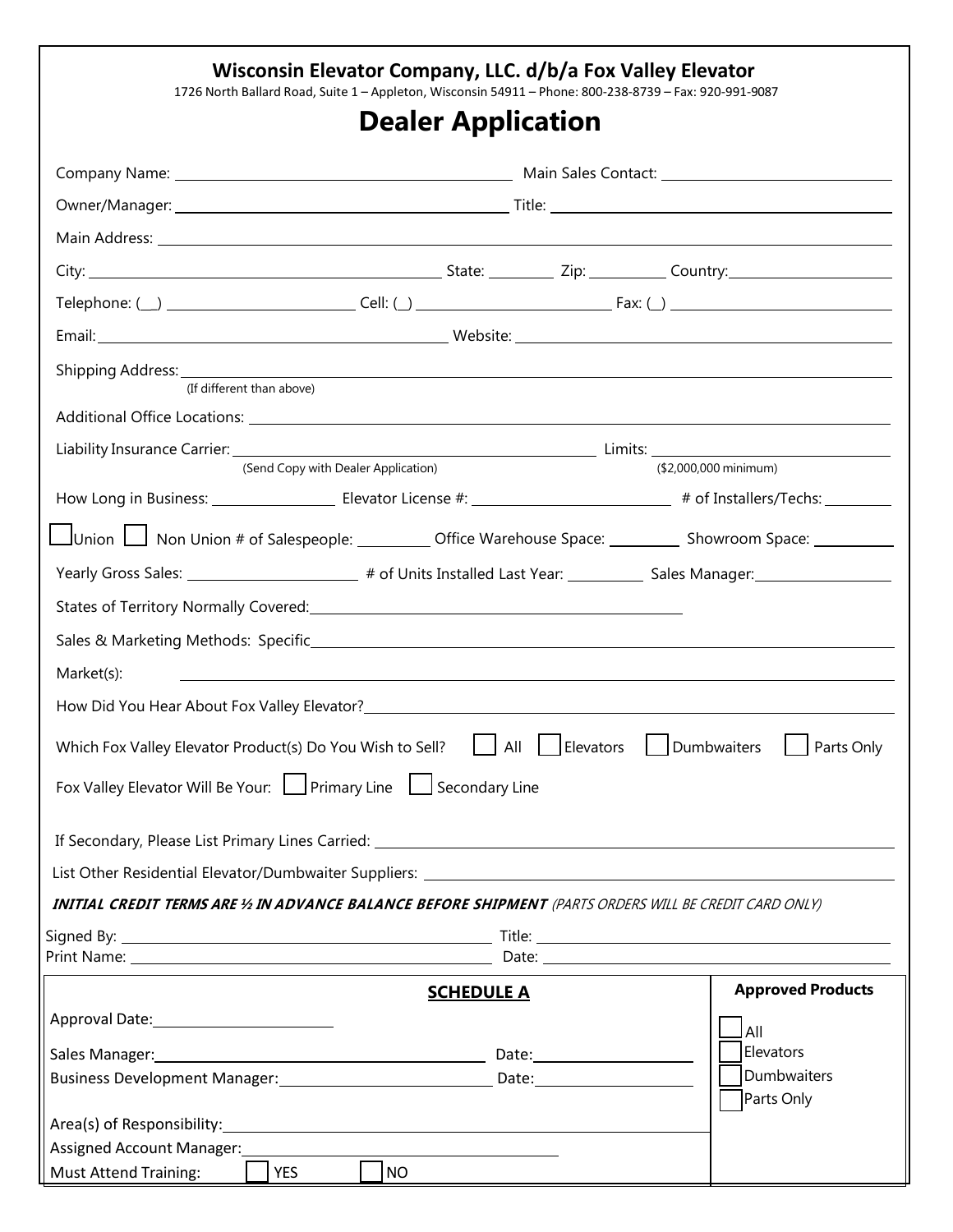#### **Wisconsin Elevator Company, LLC. d/b/a Fox Valley Elevator**

1726 North Ballard Road, Suite 1 – Appleton, Wisconsin 54911 – Phone: 800-238-8739 – Fax: 920-991-9087

## **Common Requirements for Dumbwaiter and Elevator Installations**

Wisconsin Elevator Company, LLC. d/b/a Fox Valley Elevator, as a manufacturer, recommends the following abbreviated installation procedures. They are indicative of Elevator Safety Regulations in most states, but are not verbatim, nor complete. Wisconsin Elevator Company, LLC. d/b/a Fox Valley Elevator requires all dealers install its products in accordance with all applicable local and national codes and other legal requirements. Dealers are solely responsible for the proper installation of elevators and dumbwaiters. The purpose of this document is to notify you that safety is important and that there are regulations governing dumbwaiter and elevator installations.

We, therefore, suggest that you, as the elevator contractor:

- 1) Submit the application permit (if required) for this work with your local and/or state agencies.
- 2) Must enclose the Lift in a hoistway in a legal manner.
- 3) Must equip said hoistway doors with approved door locks (per code requirements).
- 4) Contain all wiring in conduit or enclosures as required by code.
- 5) Provide a legal access door to the machine area.
- 6) Equip each hoistway door with a  $\frac{1}{4}$ " clear, wire glass vision panel of legal size (when required).
- 7) See that there is an Emergency Access Key(s) to release the door locks per code requirements.
- 8) Run low voltage control wiring in separate conduit from high voltage wiring.
- 9) Furnish a fused dedicated disconnect for each power line
- 10) Mount the controller outside the hoistway on the adjacent hoistway wall at the machine location (see layout drawing).
- 11) Provide a telephone in the cab connected to a central exchange before turning the unit over to the customer (if an elevator).
- 12) Make certain that ALL installation instructions are followed, and that the dumbwaiter/elevator is thoroughly tested before turning over to the customer!

**We repeat, check with your governing authorities for applicable regulations!**

#### **Letter LR-116B**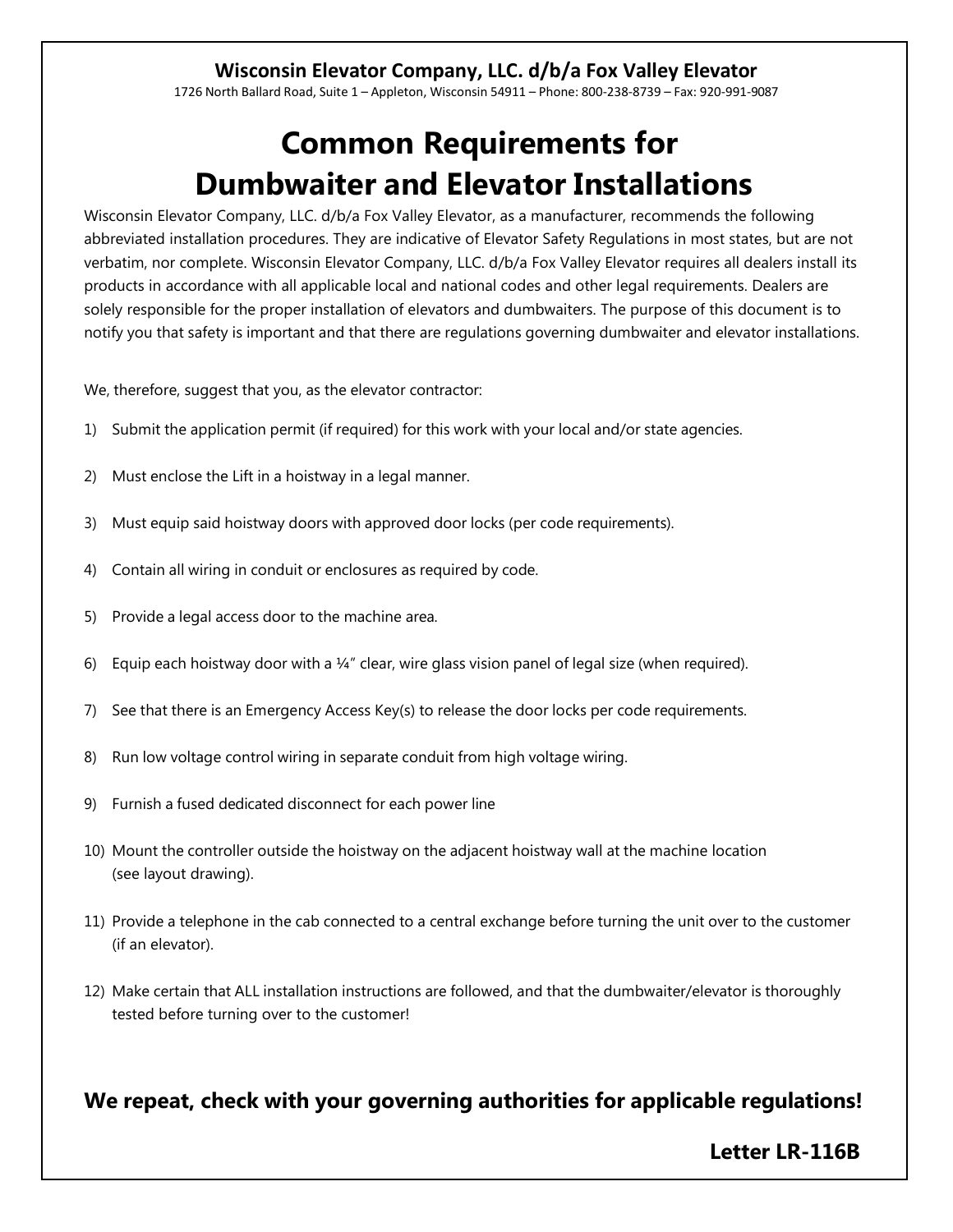## **Liability Release Form**

We hereby assume complete responsibility for the safe and legal installation of all Wisconsin Elevator Company, LLC d/b/a Fox Valley Elevator's equipment purchased by us, previously, and in the future including elevator gates, interlock, etc.

We have been informed of general safety requirements, and of the existence of elevator regulations, having received Wisconsin Elevator Company, LLC d/b/a Fox Valley Elevator's form letter LR-116B.

We further understand that any materials not purchased with subject equipment, but necessary for safe and proper installation and use shall be provided by the installing contractor.

| Company Name: 1999 Company Name: 1999 Company Name: 1999 Company Name: 1999 Company Name: 1999 Company Name: 1999 Company Name: 1999 Company Name: 1999 Company Name: 1999 Company October 2008 Company October 2009 Company O |  |  |  |  |  |  |
|--------------------------------------------------------------------------------------------------------------------------------------------------------------------------------------------------------------------------------|--|--|--|--|--|--|
|                                                                                                                                                                                                                                |  |  |  |  |  |  |
|                                                                                                                                                                                                                                |  |  |  |  |  |  |
|                                                                                                                                                                                                                                |  |  |  |  |  |  |
|                                                                                                                                                                                                                                |  |  |  |  |  |  |
|                                                                                                                                                                                                                                |  |  |  |  |  |  |
|                                                                                                                                                                                                                                |  |  |  |  |  |  |
|                                                                                                                                                                                                                                |  |  |  |  |  |  |
|                                                                                                                                                                                                                                |  |  |  |  |  |  |
|                                                                                                                                                                                                                                |  |  |  |  |  |  |
| The purpose of our Liability Release form is to alert our customer to the necessity of their providing a safe<br>installation that complies with all national, state, and local code requirements.                             |  |  |  |  |  |  |
| WISCONSIN ELEVATOR COMPANY, LLC d/b/a FOX VALLEY ELEVATOR remains responsible for the<br>manufacturing of our dumbwaiter and/or elevator equipment to meet ASME A17.1 standards.                                               |  |  |  |  |  |  |
|                                                                                                                                                                                                                                |  |  |  |  |  |  |